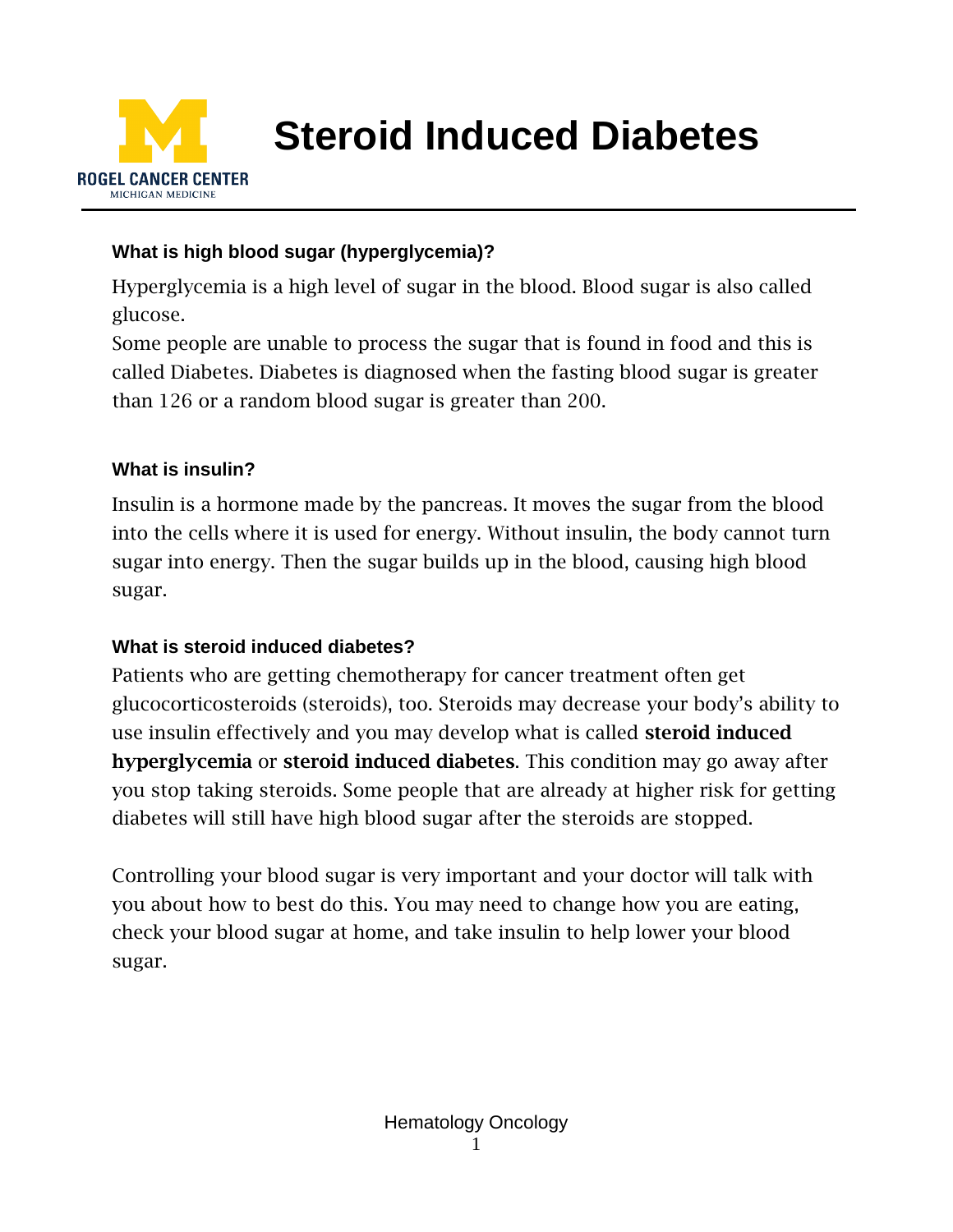#### **What are the symptoms?**

Symptoms of high blood sugar may include:

- blurry vision
- dry mouth
- frequent thirst
- feeling the need to drink large amounts of liquids
- increased urination
- feeling tired

However, do not rely on how you feel because very often there are no symptoms from high blood sugar. This is why blood glucose testing is so important.

### **How can I take care of myself?**

Here are some easy steps to follow:

- Make healthy food choices
- Try to exercise every day
- Talk with your doctor about checking your blood sugar
- If medicine has been prescribed, take it exactly as directed

#### **Make healthy food choices**

Carbohydrates are important for providing your body with the energy it needs to function. Carbohydrates are found in grains and starches, fruits, starchy vegetables, (such as potatoes, corn, and peas), legumes, milk and milk products (like soy milk, rice milk), sweets and many beverages. To stay healthy eat a variety of fruits and vegetables, whole grains, and dairy every day.

The Rogel Cancer Center has dietitians who can help you develop an eating plan that will help you keep blood sugars low. Call 877-907-0859 for an appointment.

### **Steroid Induced Diabetes**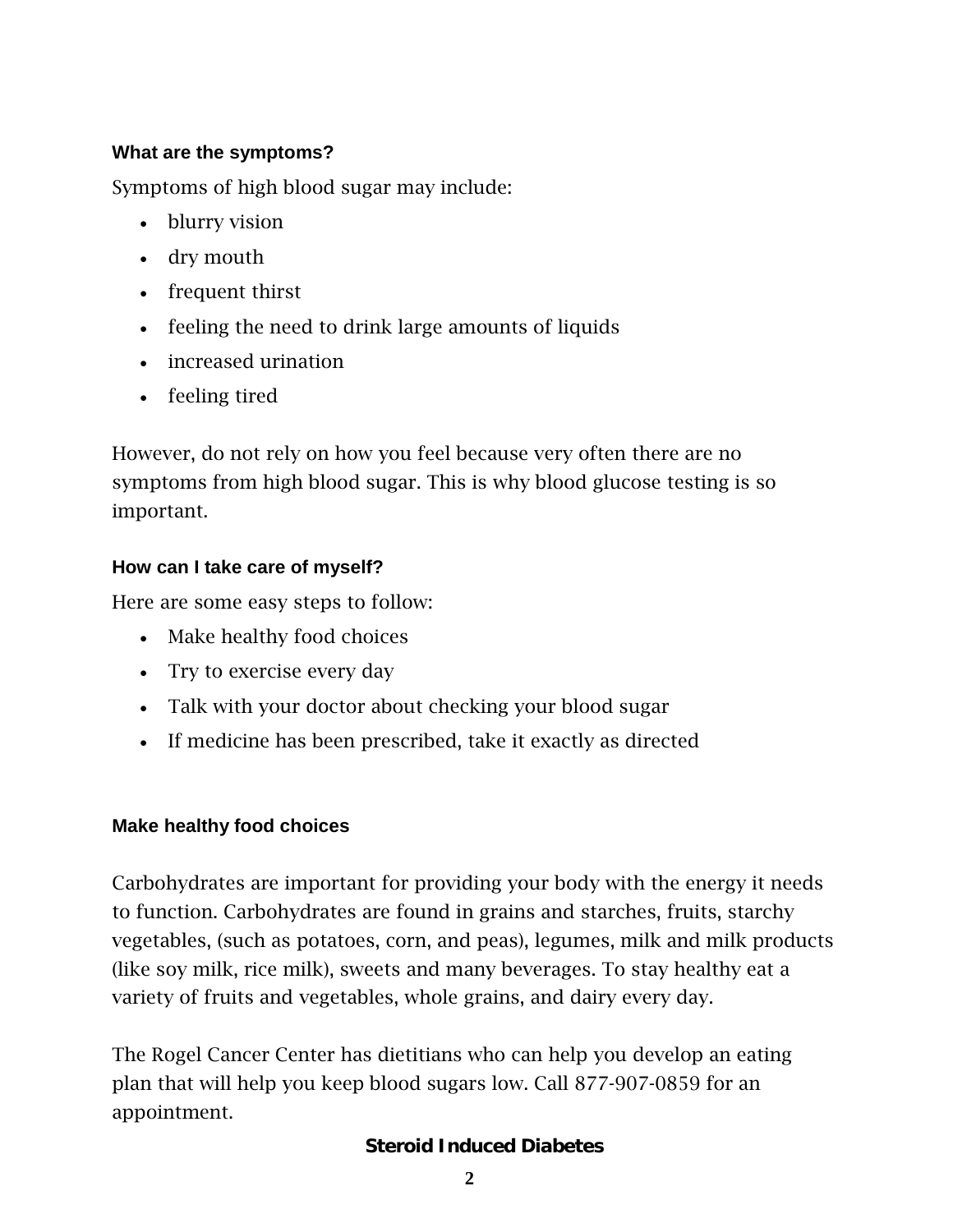### **Exercise**

Along with diet, exercise is the first recommendation for patients with diabetes to help control blood sugar. However, during cancer treatment you may find it more difficult to get enough exercise. Try exercising for ten minutes at a time, three times a day. This can keep you active without making your fatigue worse. Look for activities that you enjoy. Make sure you talk to your doctor before starting any new exercise routine to make sure there are no restrictions because of your cancer treatment.

# **Blood Glucose Monitoring**

### **How do I monitor my blood sugar?**

A glucose meter is used to test blood sugar. Testing your blood sugar levels at different times of the day will give you information on how your blood sugar is doing. Keeping your blood sugar level close to normal will make you feel better and help reduce your risk of diabetes-related complications.

### **When should I monitor?**

- Most people need to check their blood sugar before or after meals and at bedtime. This gives a picture of how your blood sugar reacts to your insulin, food and exercise.
- Discuss with your doctor when you should be monitoring.
- You can also check your blood sugar if you just aren't feeling right. This helps you decide if how you feel is related to your blood sugar or to something else.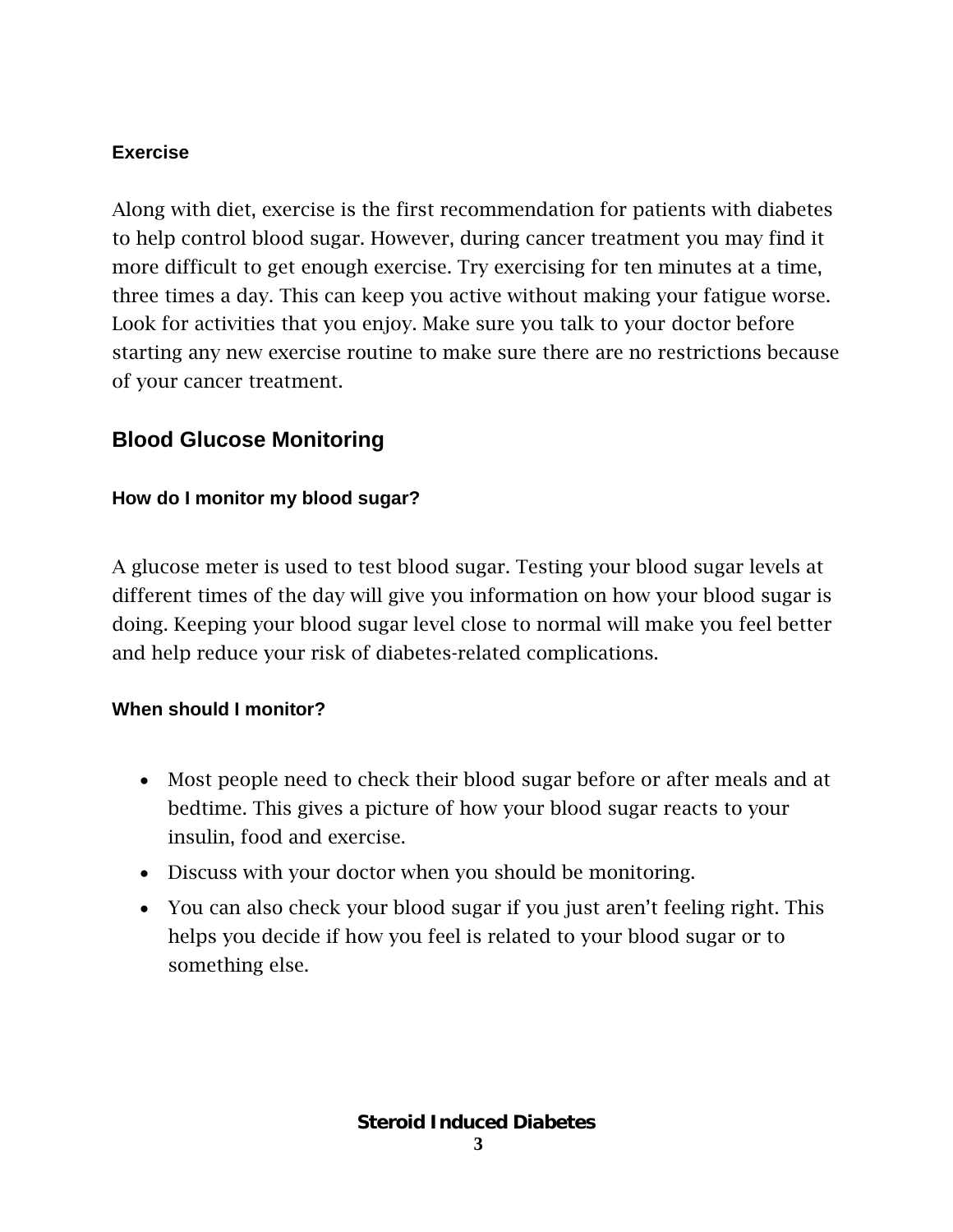### **Keep a record of your blood sugars:**

- Review these records regularly using the guidelines provided by your doctor about high and low blood sugars. Make sure you call your doctor if your blood sugar is less than 70 mg/dl twice in a week or over 200 mg/dl on three occasions within one week.
- Take your glucose meter and your log book to your medical visits and show them to your doctor.

# **Low Blood Sugar (Hypoglycemia)**

## **What it is:**

A blood sugar less than 70mg/dl is low blood sugar or hypoglycemia.

### **Signs and symptoms:**

It's important to recognize low blood sugar as early as possible. Symptoms will vary from person to person. They can include;

- Feeling shaky or sweaty
- Fast heart beat
- Feeling anxious
- Having blurred vision
- Weakness or sudden fatigue
- Irritability
- Feeling dizzy and/or having a headache.
- In its extreme form it can cause you to become confused, disoriented and even make you unconscious

### **What can cause low blood sugar:**

- Too much insulin
- Too little food or skipping a meal
- More activity than usual

### **Steroid Induced Diabetes**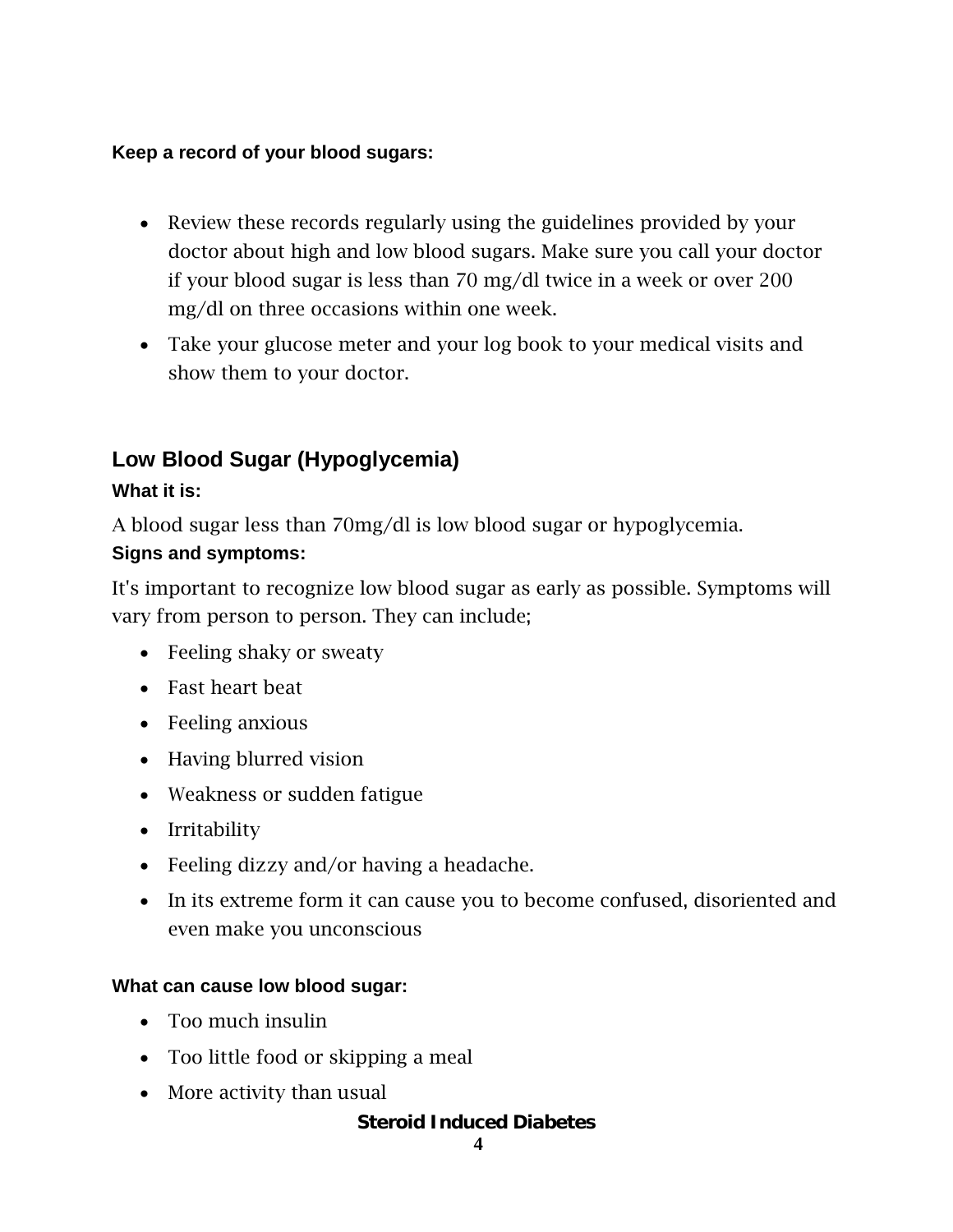### • Too much alcohol

## **How to treat low blood sugar**

If you have symptoms of low blood sugar, test your blood sugar if you can. If it's less than 70mg/dl, or if you can't test, act quickly. You need:

- 15 grams of fast acting glucose: That could be:
	- 4-6 ounces of fruit juice
	- 8 ounces of skim or fat free milk
	- 4 ounces (a third of a can) of regular (not diet) soda
	- 4 glucose tablets

If your blood sugar is 50 mg/dl or less, you need to treat with 30 grams of fast acting glucose:

- 8 oz of fruit juice
- 16 oz of fat free milk
- 8 oz or 1 cup of regular pop
- 8 glucose tablets

Wait 15 minutes and test your blood sugar to make sure it is back up to a safe zone. If the blood sugar continues to be below 70 mg/dl repeat the instructions above.

# **How** *NOT* **to treat low blood sugar**

Chocolate, donuts, cake, pie, candy bars, cheese, and meat are NOT good choices to treat a low blood sugar. All of these foods are high in fat. The fat in these foods makes them stay in the stomach longer, so the sugar in them doesn't get into your blood stream quickly and will not increase your blood sugar as quickly as other choices.